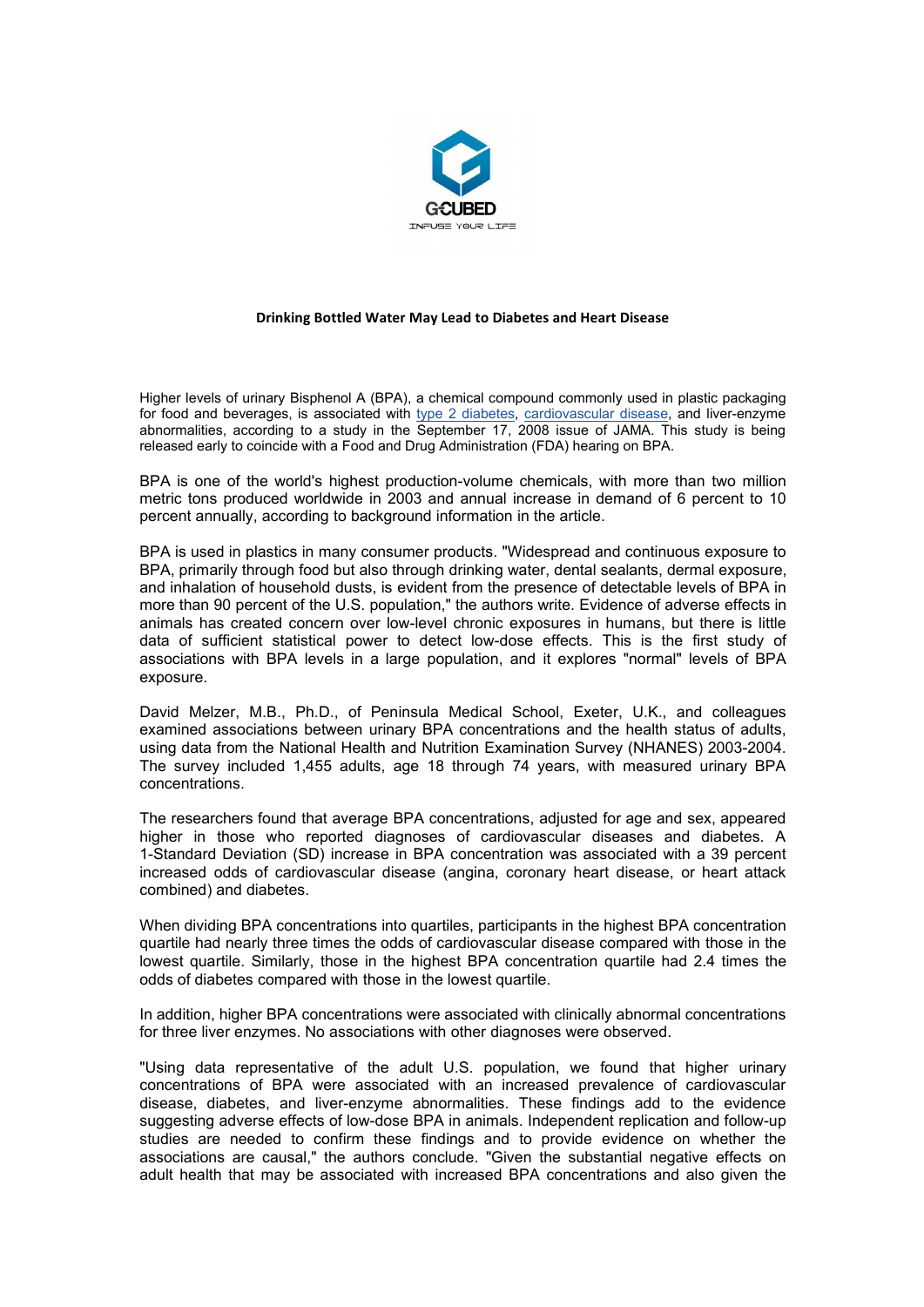potential for reducing human exposure, our findings deserve scientific follow-up." (JAMA. 2008;300[11]:1303-1310).

## **Editorial: Bisphenol A and Risk of Metabolic Disorders**

In accompanying editorial, Frederick S. vom Saal, Ph.D., of the University of Missouri, Columbia, and John Peterson Myers, Ph.D., of Environmental Health Sciences, Charlottesville, Va., comment on the findings regarding BPA.

"Since worldwide BPA production has now reached approximately 7 billion pounds per year, eliminating direct exposures from its use in food and beverage containers will prove far easier than finding solutions for the massive worldwide contamination by this chemical due its to disposal in landfills and the dumping into aquatic ecosystems of myriad other products containing BPA, which Canada has already declared to be a major environmental contaminant."

"The good news is that government action to reduce exposures may offer an effective intervention for improving health and reducing the burden of some of the most consequential human health problems. Thus, even while awaiting confirmation of the findings of Lang et al, decreasing exposure to BPA and developing alternatives to its use are the logical next steps to minimize risk to public health." (JAMA. 2008;300[11]:1353-1355).

## **About Type 2 Diabetes**

Type 2 diabetes is also referred to as non-insulin dependent diabetes mellitus (NIDDM), or adult onset diabetes mellitus (AODM). Type 2 diabetes affects nearly 21 million in the United States and nearly 200 million people worldwide.

Type 2 diabetes is characterized by high levels of blood sugar, caused by the body's inability to utilize insulin to move blood sugar into the cells for energy. In type 2 diabetes, patients can still produce insulin, but do so relatively inadequately for their body's needs, particularly in the face of insulin resistance as discussed above. In many cases this actually means the pancreas produces larger than normal quantities of insulin.

Diabetes is a major cause of heart [disease](http://www.musclemagfitness.com/content/category/42/298/895/) and [stroke](http://www.musclemagfitness.com/content/category/42/299/898/), as well as the most common cause of [blindness](http://www.musclemagfitness.com/content/category/31/384/3121/), [kidney](http://www.musclemagfitness.com/content/category/31/307/882/) failure and amputations in U.S. adults.

## **About Cardiovascular Disease**

Cardiovascular disease is a broad term that includes several more specific cardiovascular conditions. Cardiovascular disease is the leading killer in the US.

Common heart conditions include:

 **Arrhythmias.** Irregular, or abnormally fast or slow, beating of the heart. The heart beat is controlled by electrical impulses. When the timing or frequency of these electrical impulses are disrupted, arrhythmias develop. Some arrhythmias are quite serious. An example is ventricular fibrillation, a severely abnormal heart rhythm that causes death unless treated right away by providing an electrical shock to the heart (called defibrillation). Others are less severe but can develop into more serious conditions over time. A particular concern is atrial fibrillation. Atrial fibrillation is rapid, irregular beating of the upper chambers of the heart. The chambers can quiver instead of beating in a regular pattern. Blood is not fully pumped out of them and may pool and clot.

- **Cardiomyopathy**. A weakening of the heart muscle or a change in heart muscle structure. It often results in inadequate heart pumping or other heart function abnormalities. These can result from various causes, including prior heart attacks, viral or bacterial infections, and others.
- **Congenital Heart Disease**. Malformations of heart structures, present during pregnancy or at birth. These may be caused by genetic factors or by adverse exposures during pregnancy. Examples include holes in the walls that divide the heart chambers, abnormal heart valves, and others. Congenital heart defects can disrupt the normal flow of blood through the heart. Congenital heart defects are the most common type of major birth defect.